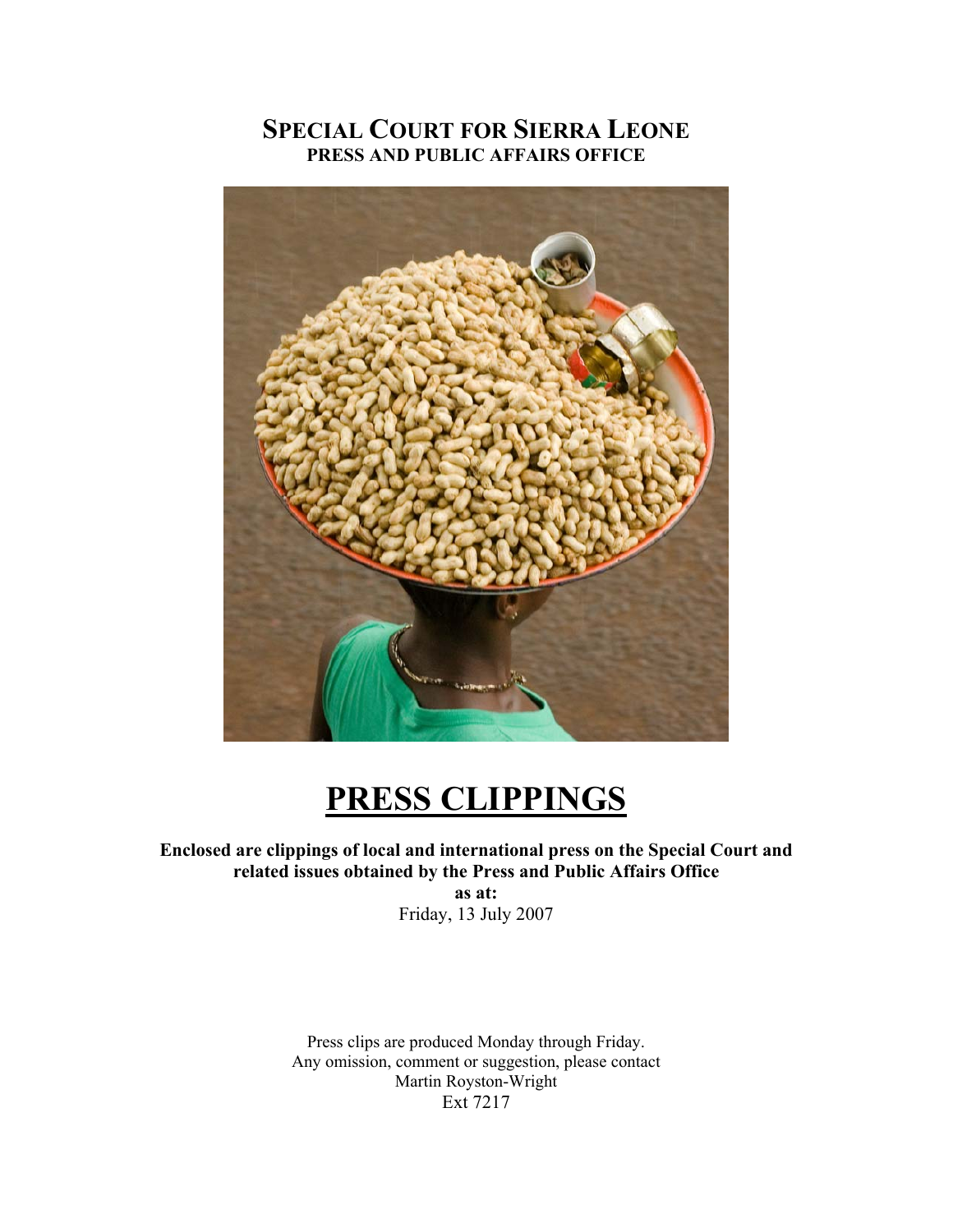| <b>Local News</b>                                                                                                         |                  |
|---------------------------------------------------------------------------------------------------------------------------|------------------|
| Special Court Signs Sentence Enforcement Agreement / SCSL Press Release<br>Liberia to Seize Taylor Assets / Concord Times | Page 3<br>Page 4 |
| <b>International News</b>                                                                                                 |                  |
| Liberia 'to Seize Taylor Assets' / BBC Online                                                                             | Page 5           |
| As Sentencing Approaches, Cynicism About Sierra Leone Tribunal Lingers / Sierra Eye                                       | Pages 6-8        |
| US Professors and Students Laid Groundwork for Charles Taylor Trial / Voice of America                                    | Pages $9-10$     |
| UN Fund Approves Projects to Assist Peacebuilding Efforts / UN News Service                                               | Page 11          |
| UNMIL Public Information Office Media Summary / UNMIL                                                                     | Pages 12-15      |
|                                                                                                                           |                  |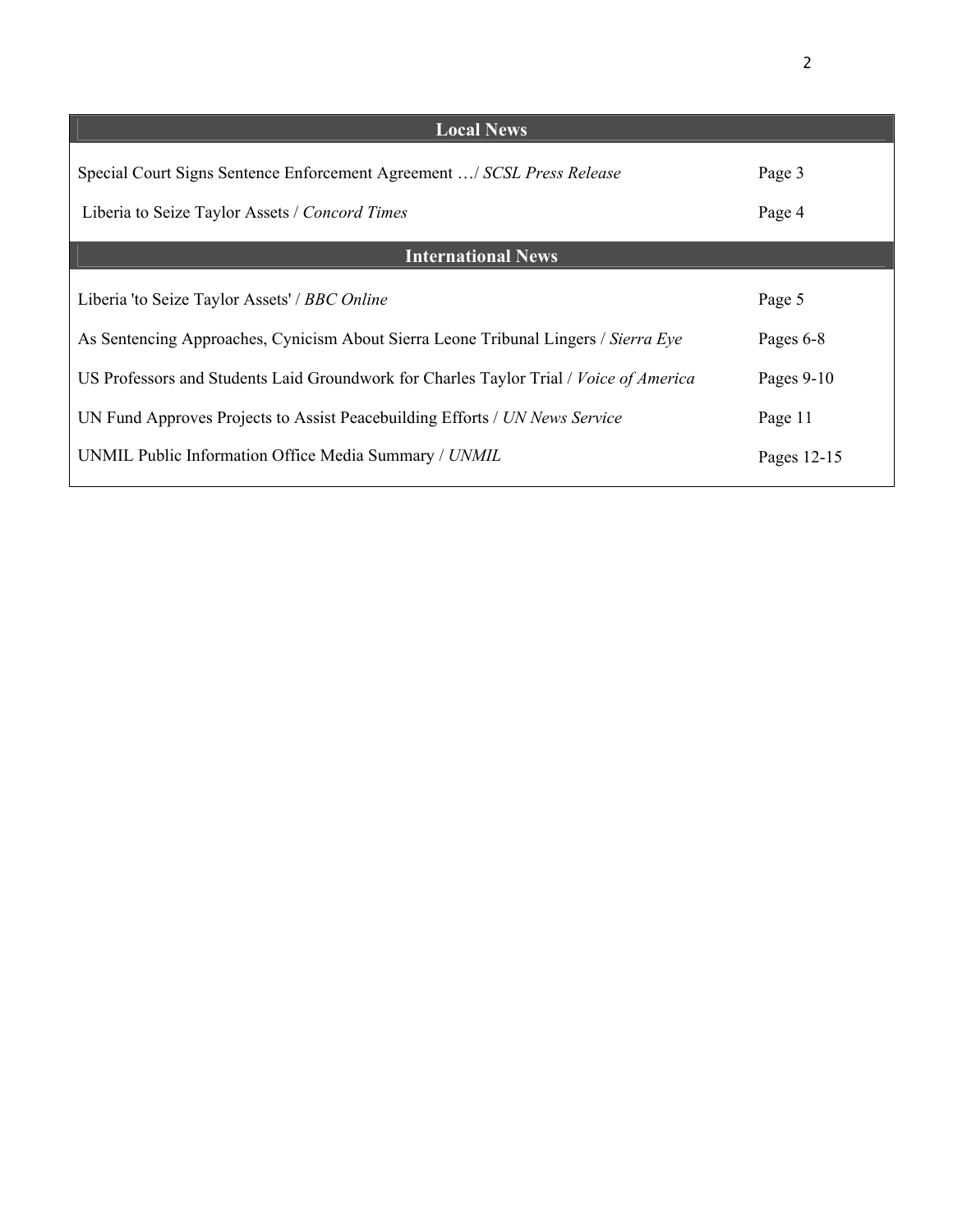

#### **Special Court for Sierra Leone**  Press and Public Affairs Office

#### **PRESS RELEASE**

#### **Freetown, Sierra Leone, 12 July 2007**

#### **Special Court Signs Enforcement Agreement With British Government**



The newly appointed Registrar of the Special Court for Sierra Leone (SCSL), Mr. Herman von Hebel, on 10 July 2007 signed a Sentence Enforcement Agreement with the British Government.

Minister for Africa at the Foreign and Commonwealth Office of the British Government Lord Mark Malloch-Brown signed on behalf of his government.

After the signing ceremony, Lord Brown said: "Signing this agreement enables the UK to give effect to our commitment

to imprison former Liberian President Charles Taylor if he is convicted by the Special Court and demonstrates again our strong support for the Court.

"I pay tribute to the Court's work in bringing to justice those accused of crimes against humanity and war crimes during Sierra Leone's civil war. This is making a major contribution to the cause of international justice and is an essential part of the process of restoring and maintaining stability in Sierra Leone.

"We must all continue to make clear that there can be no impunity for those who would commit these most serious crimes. I therefore urge the international community to maintain its support, financial and otherwise, for the Court so that it can continue this important work."

This is the third Enforcement Agreement for the Court. The other two are with the Government of Sweden and Austria.

#END

The Special Court is an independent tribunal established jointly by the United Nations and the Government of Sierra Leone. It is mandated to bring to justice those who bear the greatest responsibility for atrocities committed in Sierra Leone after 30 November 1996. To date, the Prosecutor has indicted eleven persons on various charges of war crimes, crimes against humanity, and other serious violations of international humanitarian law.

#### INFORMATION FOR MEDIA - NOT FOR ADVERTISING

Produced by the Press and Public Affairs Office Special Court for Sierra Leone Mobile: 232 76 655 237 Email: SCSL-pressoffice@un.org Visit our website at www.sc-sl.org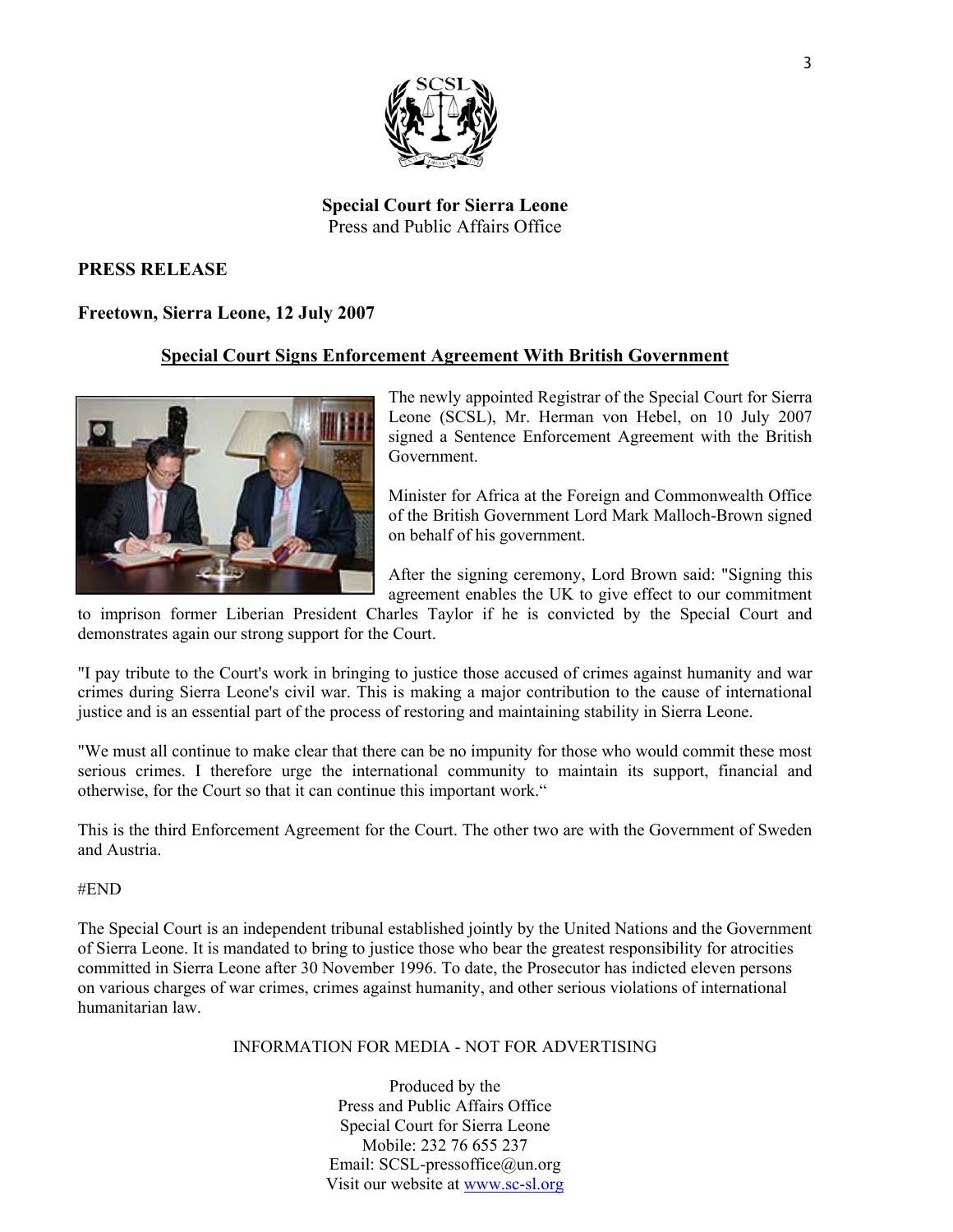# Concord Times Friday, 13 July 2007

# eria 'to seize Tavk **Tea** PIWS covers the property of Mr Taylor's relatives GP.

Charles Taylor has denied the war Liberia's government<br>Liberia's government<br>and a

has started moves to seize the assets of former President Charles Taylor - on trial on war crimes charges in The Hague. The bill, which also

and associates, has been passed to Liberia's parliament for discussion. A BBC correspondent says the bill is extremely controversial. Mr Taylor is accused of backing rebels in neighbouring Sierra Leone while in power

from 1997-2003. By submitting the bill, the Liberian govenment wants legislative power "to seek the assistance of other nations in tracking, freezing and confiscating the funds, properties and assets" of the ex-president and others concerned. His assets held abroad

were seized by a UN order in 2004, following accusations that he was fuelling wars in the region. MP Blamo Nelson said the bill was unfair as Mr Taylor had not been convicted of any crimes in Liberia. Serial rebel

Mr Taylor has been indicted on 11 charges of war crimes, crimes against humanity and violations of

international humanitarian law over his alleged role in the brutal civil war in Sierra Leone. Mr Taylor pleaded not guilty to all the charges when he appeared in court in Freetown, Sierra Leone, in March 2006. The RUF became notorious for hacking off the hands and legs of civilians during their decade-long war.

Mr Taylor started a rebellion in 1989 before being elected president in 1997. He lost power in 2003 after rival militias rose up and forced him into

exile in Nigeria. He was deported by Nigeria last year in controversial circumstances and flown to The Hague to await his trial.

r ass

4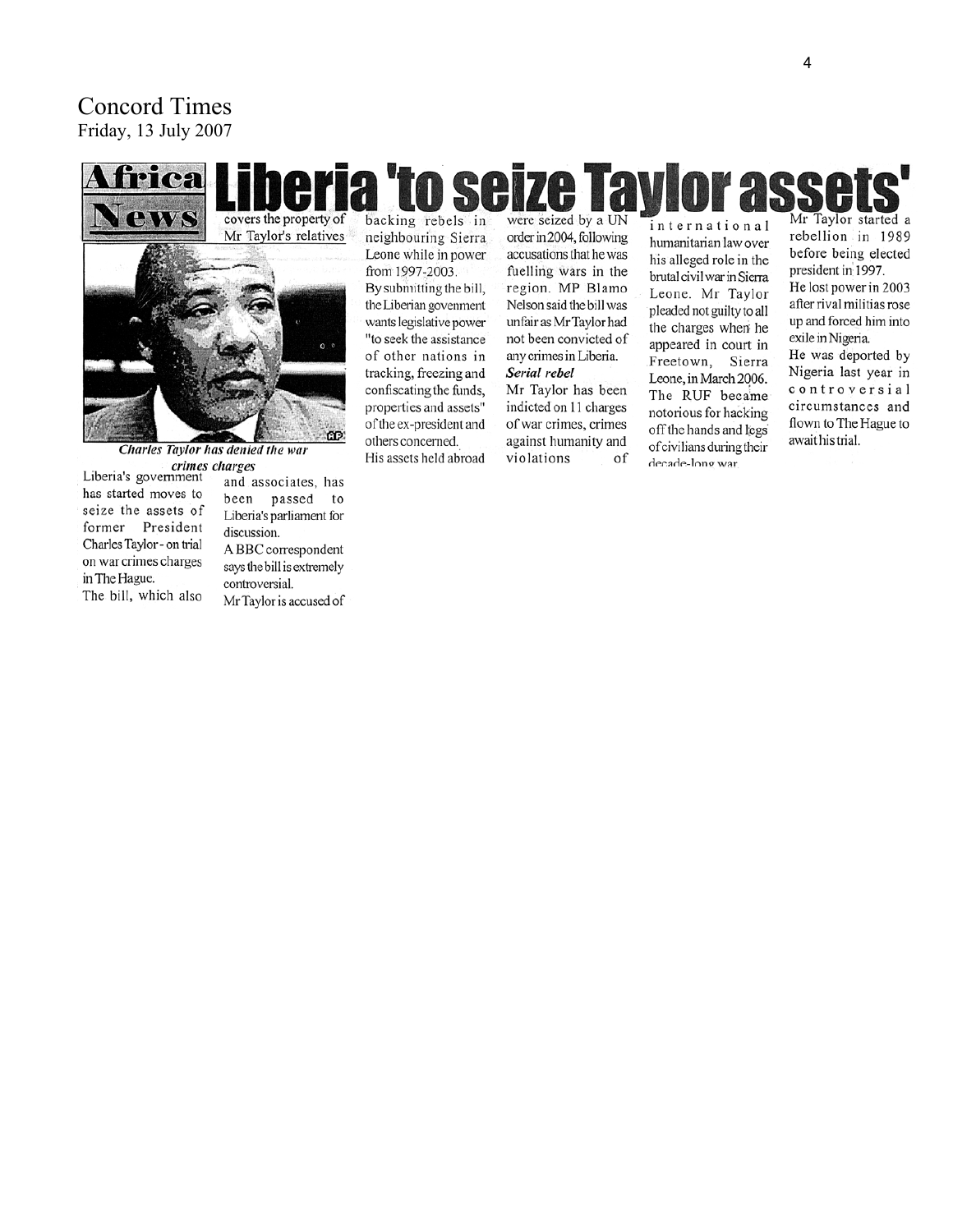BBC Online Thursday, 12 July 2007

#### **Liberia 'to seize Taylor assets'**

Liberia's government has started moves to seize the assets of former President Charles Taylor - on trial on war crimes charges in The Hague.

The bill, which also covers the property of Mr Taylor's relatives and associates, has been passed to Liberia's parliament for discussion.

A BBC correspondent says the bill is extremely controversial.

Mr Taylor is accused of backing rebels in neighbouring Sierra Leone while in power from 1997-2003.

Charles Taylor has denied the war crimes charges

By submitting the bill, the Liberian government wants legislative power "to seek the assistance of other nations in tracking, freezing and confiscating the funds, properties and assets" of the ex-president and others concerned.

His assets held abroad were seized by a UN order in 2004, following accusations that he was fuelling wars in the region.

MP Blamo Nelson said the bill was unfair as Mr Taylor had not been convicted of any crimes in Liberia.

#### **Serial rebel**

Mr Taylor has been indicted on 11 charges of war crimes, crimes against humanity and violations of international humanitarian law over his alleged role in the brutal civil war in Sierra Leone.

Mr Taylor pleaded not guilty to all the charges when he appeared in court in Freetown, Sierra Leone, in March 2006.

The RUF became notorious for hacking off the hands and legs of civilians during their decade-long war.

Mr Taylor started a rebellion in 1989 before being elected president in 1997.

He lost power in 2003 after rival militias rose up and forced him into exile in Nigeria.

He was deported by Nigeria last year in controversial circumstances and flown to The Hague to await his trial.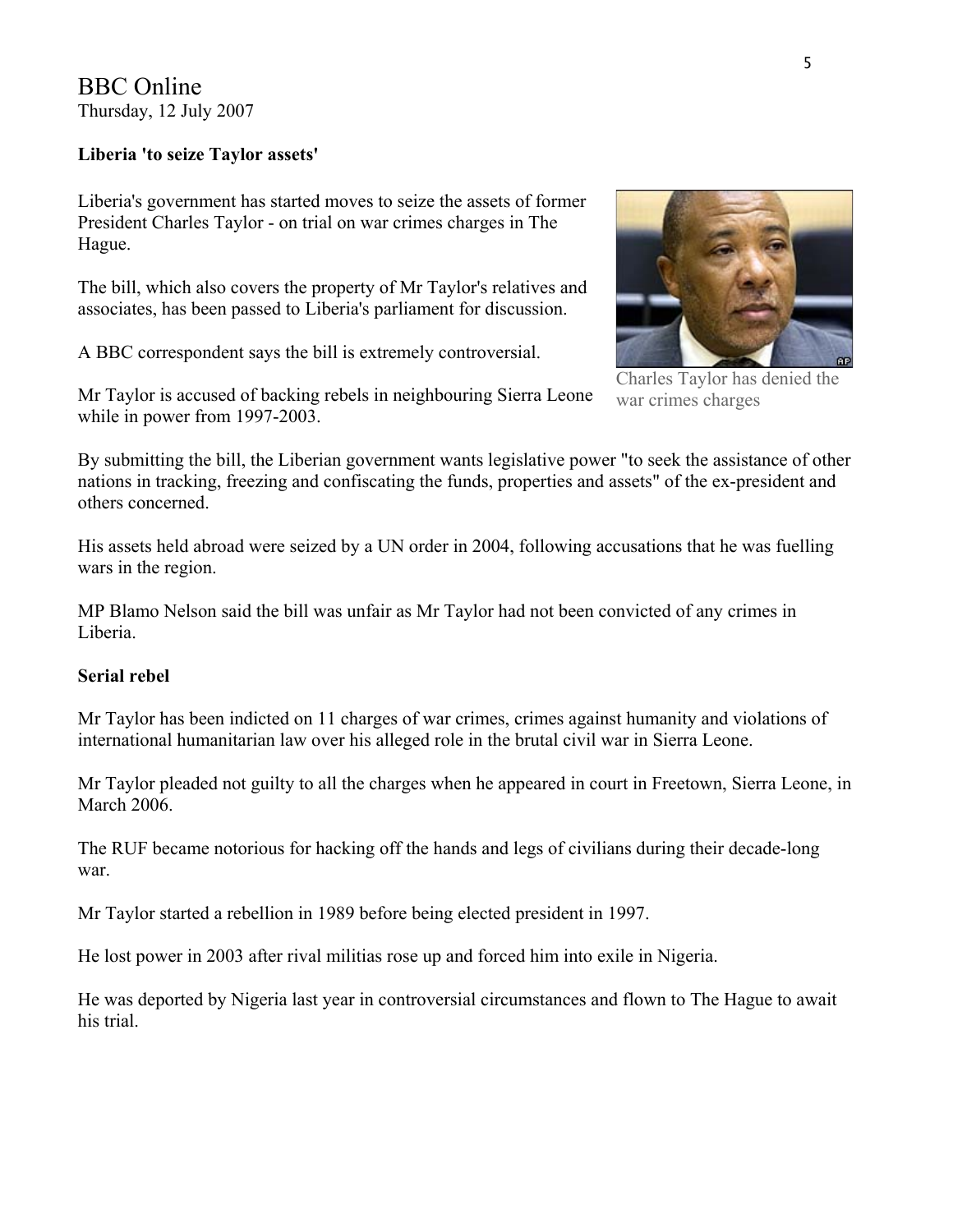#### **As Sentencing Approaches, Cynicism About Sierra Leone Tribunal Lingers**

LONDON - Three militia generals found guilty for their roles in Sierra Leone's brutal civil war are expected to be sentenced Monday in the first step towards winding down the four-year, \$90 million proceedings at the ad hoc war crimes tribunal.

"The AFRC committed untold horrors -- mutilations, rapes, massacres, abductions -- throughout the towns and villages of Sierra Leone," Human Rights Watch researcher Corinne Dufka told WPR, who herself documented scores of cases of abuse by those under the command of the generals in custody.

"They effectively waged war against the civilian population, leaving a trail of loss and destruction in their wake. The guilty verdict will not only bring justice for the victims and their families, but also put future would-be perpetrators on notice that wars have rules, and these rules must be respected."

But with four of the five most important defendants dead and the fifth, former Liberian president Charles Taylor, in the dock in The Hague over fears he could still destabilize the fragile peace settled on West Africa, the cynicism and skepticism that greeted the court's opening in 2004 has not lessened with the guilty verdicts.

A foregone conclusion; victor's justice; a salvo to the West: each of those scornful pronouncements was uttered by Sierra Leonean media and pundits in the wake of the June 20 verdict, even as human rights organizations hailed the decisive action taken by the three-judge panel that will on July 16 hand down what are expected to be life sentences.

"I was one of those who supported the idea of setting up the Special Court and I know that one of the reasons the war was so bloody, so murderous, was because there was a sense of impunity. So I supported the idea of prosecuting those who were behind the war. But I think that it has been failing very largely," said Lansana Gberie, a Freetown-based academic who authored "A Dirty War in West Africa" about the conflict that raged from 1991-2001 in the impoverished former British colony.

"It's a charade, frankly, put up by the British and the Americans and fancy human rights groups around the world to assuage their own guilt. It may satisfy them, but it doesn't satisfy Sierra Leoneans."

More Sierra Leoneans would have found some measure of satisfaction from an efficient and wellresourced Truth and Reconciliation Commission, argues Suleymane Tejan Cie, a former lawyer for Sam Hinga Norman, one of the court's indictees who died in custody.

But the commission that was established was overshadowed by the court, both financially and in its scope.

"The TRC was not successful because certain key people who could have testified were not allowed to because of the Special Court," he said. "People were not looking anymore at them as perpetrators or belligerents, people were looking at a united SL where everybody was saying sorry to everybody. That was the mood of the country and the Special Court just got rid of that and people became tense."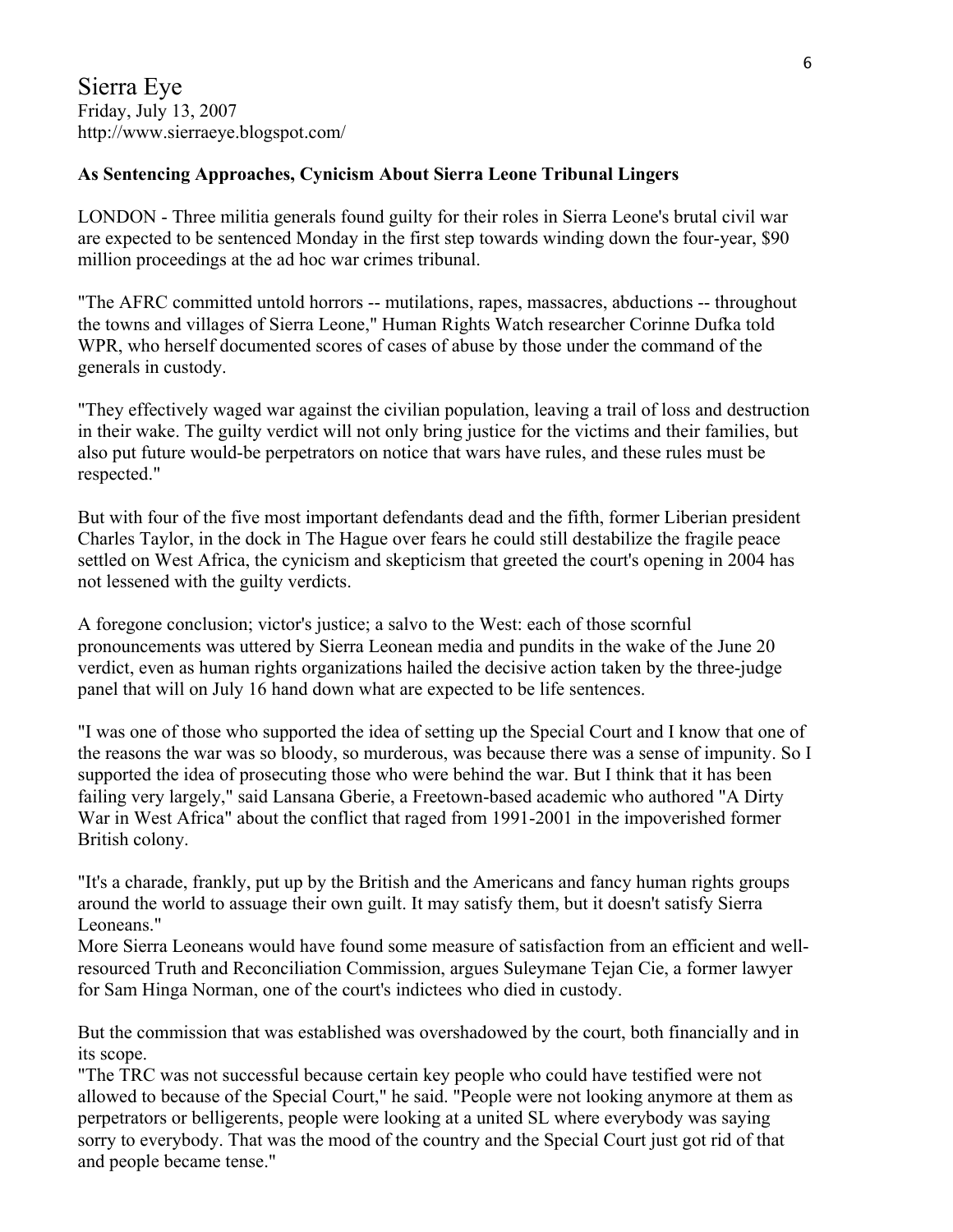The court's funding mechanism -- largely donations from former colonial power Britain and the United States -- also elicits harsh criticism from residents of the country of some five million people, the vast majority of whom live in poverty without access to clean water, sanitation, education or electricity.

Disdainfully, critics contend that money could have been used to build schools and hospitals, to bolster the shattered infrastructure of a country where, at one point in the halcyon postindependence days in 1961, there were double-decker buses plying paved roads, carrying students in foppish coats and ties to university.

Such accounting becomes all the more damning when measured against the roster of just who has been considered to bear "the greatest responsibility" for a war that claimed more than 100,000 lives by conservative estimates, and wreaked havoc by pitting neighbor against neighbor for over a decade.

The eight in custody at the prison alongside the gleaming court building atop one of Freetown's rolling hills -- one of the only significant construction projects to be undertaken in the seaside capital since the end of the war -- represent the military junta that took power briefly in 1997, a pro-government militia known as the Kamajors as well as the rebel movement bankrolled in no small part by diamond-smuggling allegedly orchestrated by Taylor.

The crimes of their conscripts notwithstanding, the eight lack the notoriety of their now-dead leaders, who themselves participated in the wholesale torture, rape and murder of civilians and opposing forces: Foday Sankoh, the one-time wedding photographer who first thought of using drug-addled young boys to fight his battle; his first lieutenant Sam "Mosquito" Bockarie, who pioneered the use of amputations to bring villages into line; and junta leader Johnny Paul Koroma, who led a bloodless coup in 1997 that precipitated the country's hapless plunge back into civil war.

Sam Hinga Norman, the Kamajor leader who died in custody earlier this year, was considered a hero by a substantial subset of the population -- including a former British high commissioner for Sierra Leone -- for having beat back the rebels to end the war. His indictment was roundly criticized and also seen as a delegitimization of the court.

"My idea of the Special Court is more exalted than trying common criminals, thieves, and murderers. Certain standards have to be set. These people are not significant enough to justify a trial of this magnitude, "said Gberie.

The three indictees from the Armed Forces Revolutionary Council -- Alex Tamba Brima, Brima Bazzy Kamara and Santigie -- were relatively minor players in the military junta, rising through the ranks with every massacre perpetrated on the civilian population.

"A lot of the people in the army don't even know them; these are just very junior wayward soldiers," Gberie added. "Ask any person on the streets of Freetown who has suffered in the war whether they know anything about the AFRC people. They don't know them! It has absolutely no bearing on fighting impunity in Sierra Leone -- none whatsoever."

Such impunity still lingers in Sierra Leone, even as the country braces for elections many fear will only stir the longstanding faults seemingly endemic to the country: a lack of transparency, rampant corruption, nepotism and government by fear rather than rule of law.

Concrete effects of war, too, are lingering. Even now, six years since the end of the war, young women who were raped by rebels or army irregulars have been cast out from their homes, their offspring -- products of those rapes, most often at gun- or machete-point -- unwanted by those family members who remain.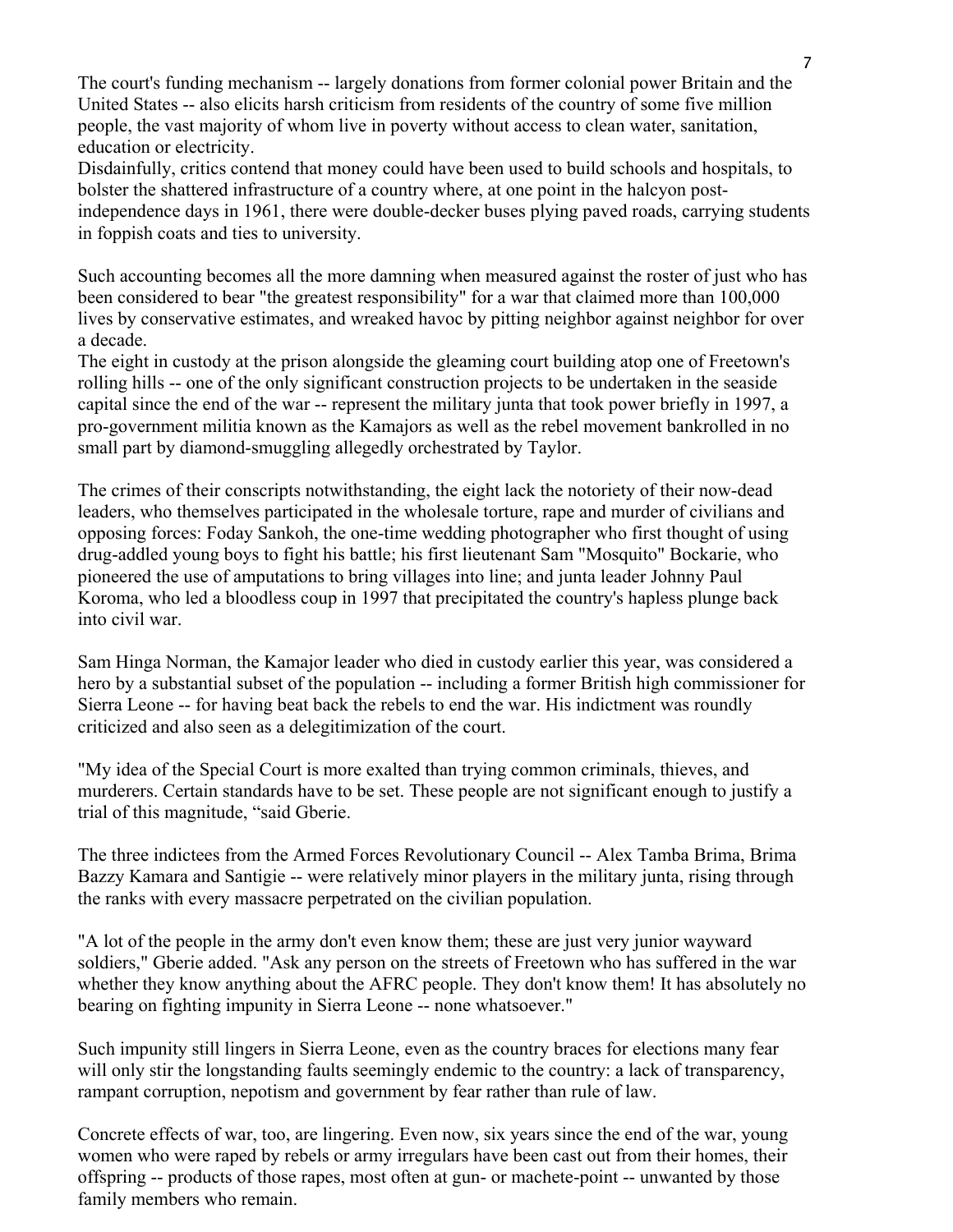"Most of the conditions that fuelled the war are still in existence: widespread poverty, unemployment, a lot of anger against the elite," said Gberie. "There are still people out there who will find opportunities in war. You sit with them in their ghettos and some of them will wish any day for some kind of violence so that they can loot shops, steal food and money."

Such malaise could undermine any successes achieved by the court and the international interventions to restore justice to Sierra Leone, Dufka said.

"The success and failure of the court has to be based on the degree to which there are attitudinal changes; there needs to be a venting of the mentality that [so-called] big men can get away with whatever they want," she said.

"That is measurable when Sierra Leone itself is ready to hold leaders accountable for economic crimes, and the manipulation of power, when they take a closer look at the behavior of their elected representatives."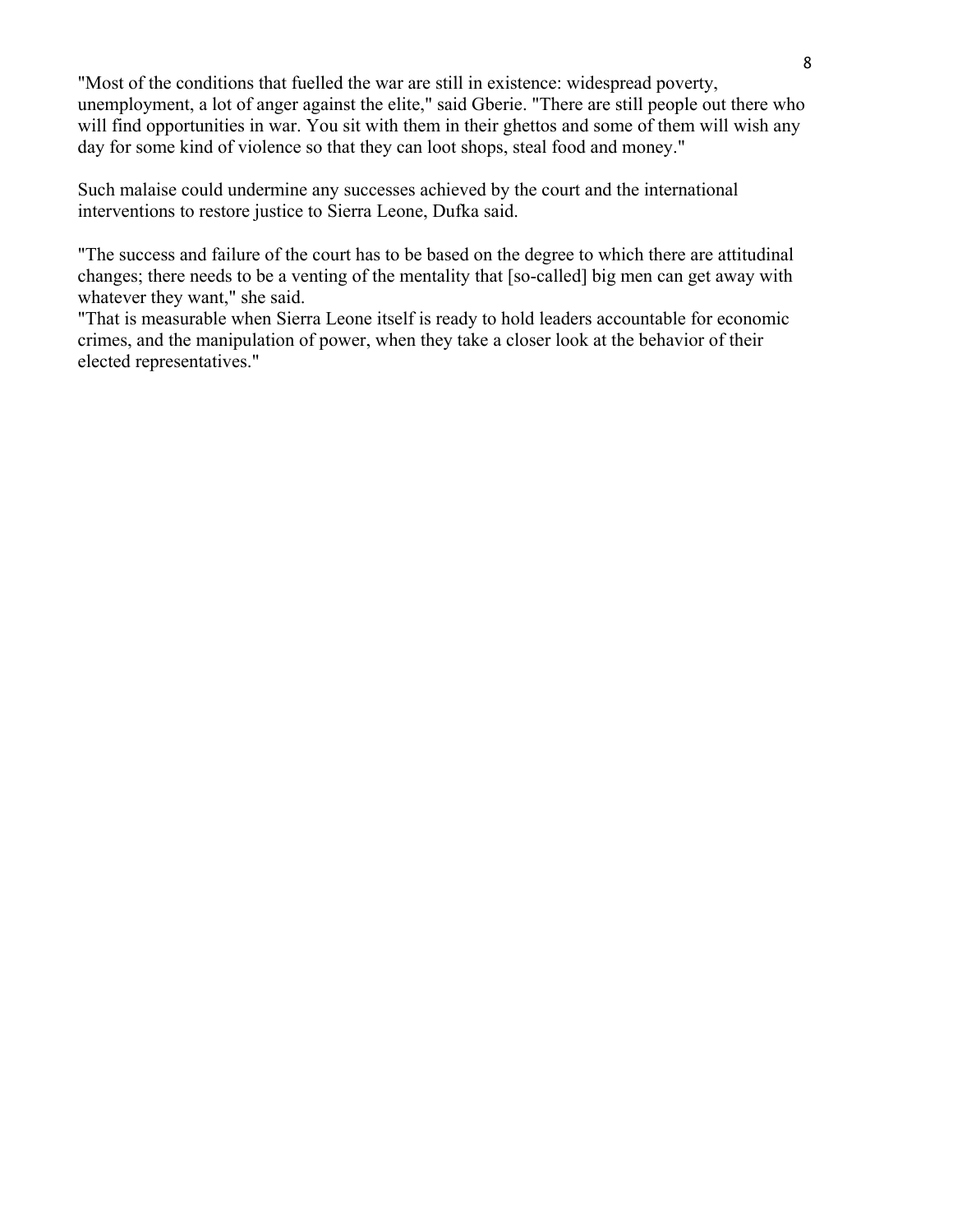# Voice of America

Thursday, 12 July 2007

#### **US Professors and Students Laid Groundwork for Charles Taylor Trial**

By Joe De Capua Washington



 **Charles Taylor**

The trial of former Liberian leader Charles Taylor is expected to resume next month. Taylor is accused of war crimes and crimes against humanity stemming from the long civil war in Liberia's neighbor, Sierra Leone. However, if it weren't for a legal opinion written by American professors and students, the trial might have never taken place.

Case Western Reserve University in the mid-western city of Cleveland is home to the Cox Center War Crimes Research Office. Office. It provides legal advice

and opinions, not just to the Special Court for Sierra Leone, which is trying Charles Taylor, but also to five other international tribunals. These are the new Cambodia Tribunal, the International Criminal Court, the Rwanda and Yugoslavia tribunals and the Iraqi High Tribunal.

Law Professor Michael Scharf is the center's director.

"We osecutors' offices. And every semester we have 20 students, who are working under the supervision of myself and two other faculty members, and we spend countless hours preparing very lengthy, usually 50- to 60-page legal memorandum; and we attach all the supporting documents. And those go to the tribunals," he says

Before then-special court chief prosecutor David Crane signed the indictment against Charles Taylor in March 2003, he asked for a legal opinion in the case. The question being considered was whether Taylor had legal immunity from indictment as a head of state.



**Michael Scharf, Case Western Reserve University** 

"We prepared very a lengthy memorandum on it indicating that the Special Court for Sierra Leone was international enough that head of state immunity should not apply. And that was a very controversial question because the Special Court is actually a hybrid court. It's part domestic and part international. So the question of how international must a court be for there not to be head of state immunity was novel and cutting edge and difficult," he says.

Crane later used the center's memo to write his indictment, which then stood up to legal challenges and appeals.

"If the ruling had gone the other way then Charles Taylor would still be a free man, presumably causing mischief and problems for the Africa region to this day," he says.

Precedents for war crimes trials date back to the Nuremburg and Tokyo tribunals following World War Two. They were added to with legal rulings from the Yugoslav and Rwandan tribunals in the early 1990's, and the more recent International Criminal Court.

Scharf says, "The body of precedent in this area has grown at an exponential pace, such that it is the fastest growing area of international law - and probably one of the fastest growing areas of law anywhere on the planet."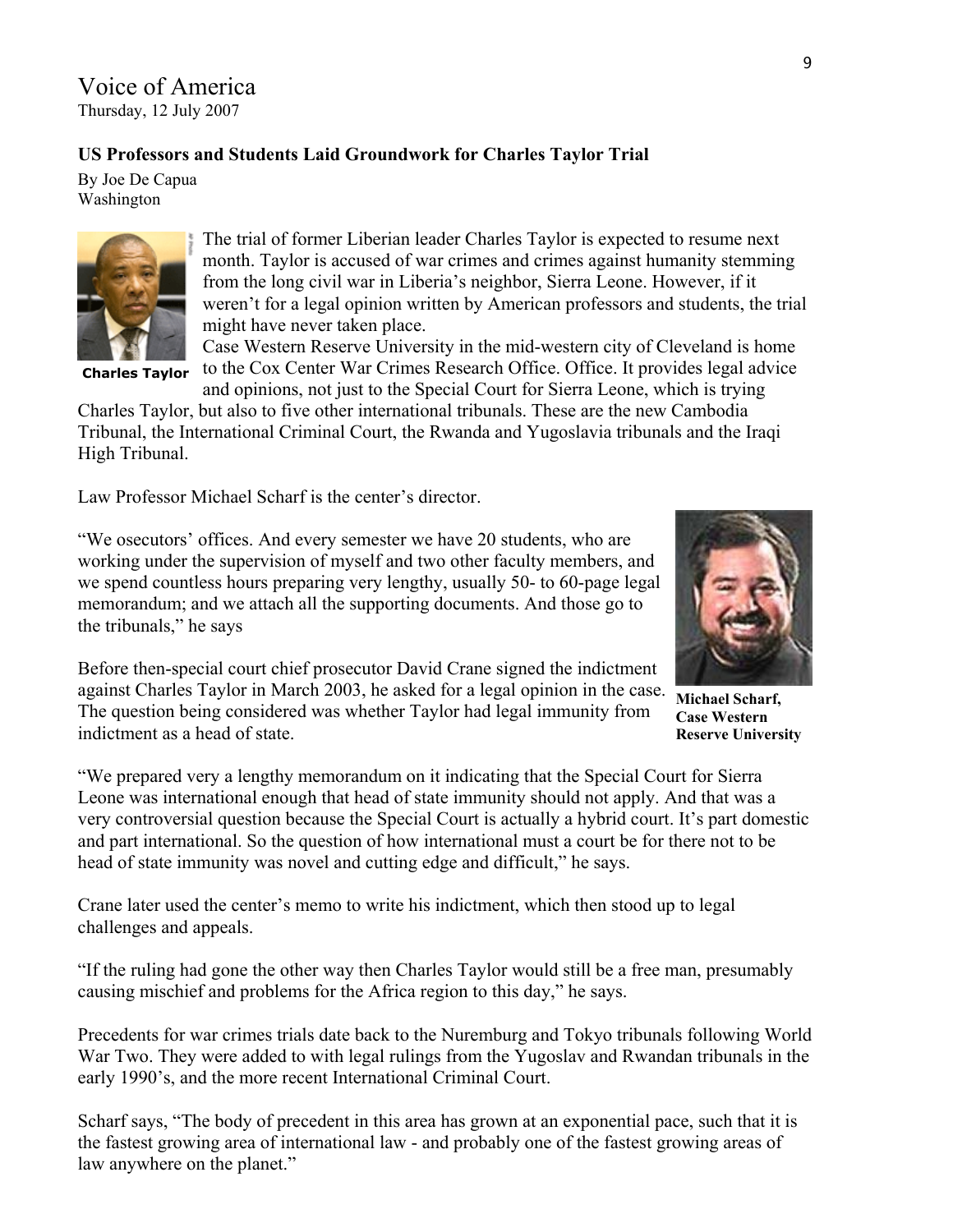A former student of the Cox Center War Crimes Research Office is now a legal adviser to the Rwanda Tribunal judges and another is on the prosecutor's staff in the Charles Taylor case.

"Going all the way back to Nuremburg, the idea of international justice has become one of the values that Americans hold most dear. It is very American to want to see people prosecuted for war crimes around the globe," he says.

Scharf and his team at Case Western Reserve University will now turn their attention to the new Cambodia war crimes tribunal. It will deal with cases involving the infamous killing fields of the 1970's.

Professor Scharf says the rule of law must be upheld, even when it appears a quicker and easier solution may be at hand.

"From time to time, trading justice for peace seems to be worthwhile. But I think what we're learning is that when you make those kinds of trades the people who used to be in power become recidivists. They continue to cause trouble. You can't trust them to be good world citizens. And it also sends the wrong message. It sends the message that if you are committing atrocities against your population you can trade accountability simply by agreeing to a golden parachute (favorable settlement) and going off into exile somewhere," he says.

That would create a culture of impunity, he says, that could cause people to forget what happened in Sierra Leone, Rwanda, Bosnia or Cambodia.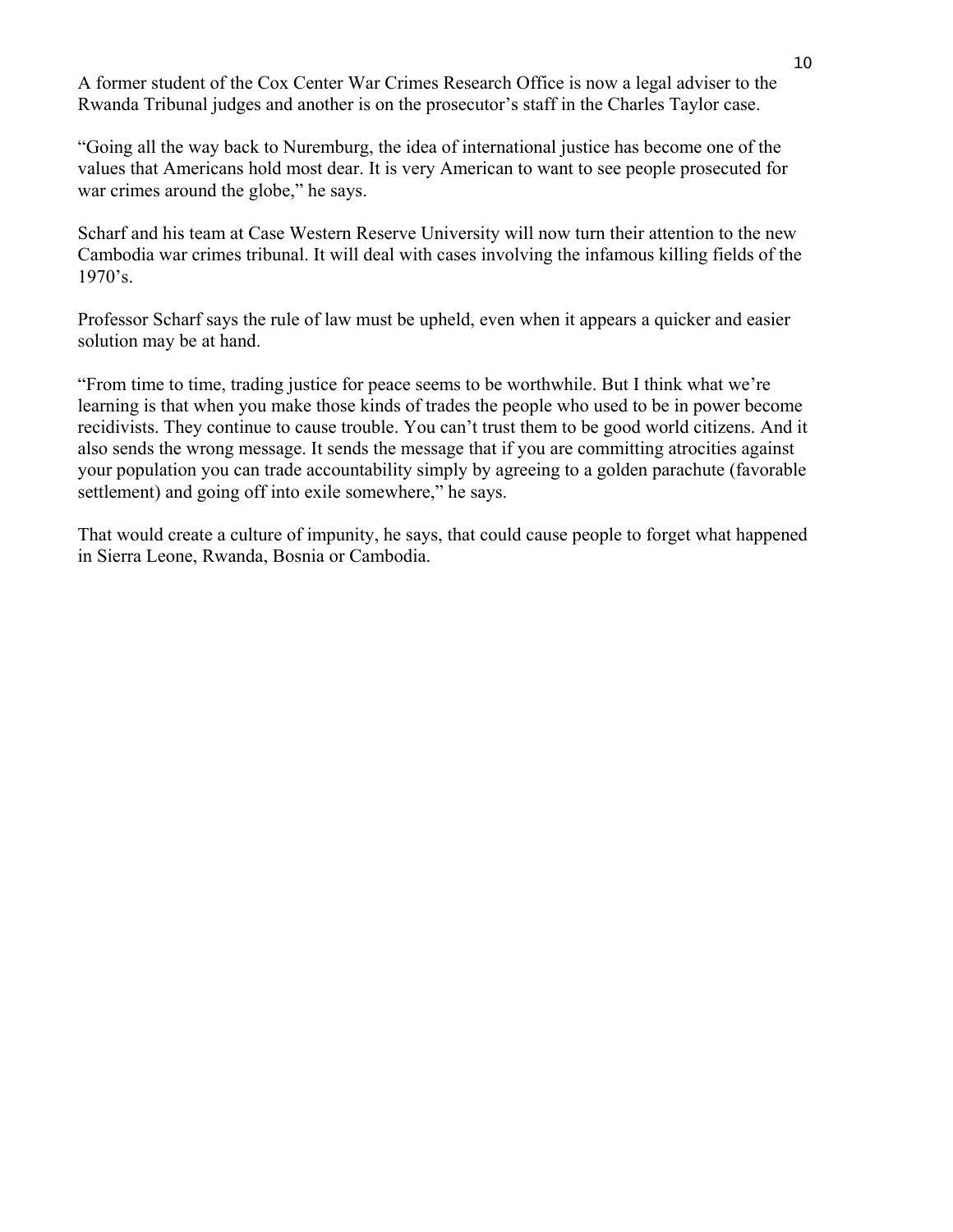# UN News Service (New York) Thursday, 12 July 2007

#### **UN Fund Approves Projects to Assist Peacebuilding Efforts**

The United Nations fund set up to help address the immediate needs of countries emerging from conflict today approved four new projects to support the ongoing electoral process and improve the judiciary, water, sanitation and health facilities in Sierra Leone.

"The approval of these projects is timely and demand-driven," Christian Holger Strohmann, Spokesperson for the UN Integrated Office in Sierra Leone (UNIOSIL), said following the action taken today by the UN Peacebuilding Fund's Steering Committee for Sierra Leone.

This brings the total number of projects approved by the Fund to date to seven, amounting to a little over \$16 million, according to UNIOSIL. Previously, the Fund approved three projects related to youth employment and empowerment, and support to the country's police and the National Human Rights Commission.

In March, Sierra Leone was allotted \$35 million from the Fund, established from voluntary contributions to aid post-conflict countries from slipping back into turmoil.

The projects approved by the Fund seek to address critical gaps in priority areas identified jointly by the Government and the UN, in consultation with other partners including civil society organizations.

Launched in 2006, the Fund supports countries before the UN Peacebuilding Commission, currently Burundi and Sierra Leone, but is also available to countries in similar circumstances as designated by the Secretary-General.

"While the Commission's engagement in the country was more medium-term and went beyond resource mobilization, the Fund concentrated on the short-term, making funds available for things that need and could be done at the present time," stated Frank Majoor, Ambassador of the Netherlands to the UN and chairperson the Commission's country specific meetings on Sierra Leone.

Meanwhile, in Freetown, Secretary-General Ban Ki-moon's Executive Representative, Victor Angelo, hosted representatives of political parties contesting the August polls to a second interparty dialogue.

Together they discussed ways to build confidence and mutual trust, as well as other preparations for the upcoming general elections in the West African country, which after 11 years of civil war has now entered a peace consolidation phase.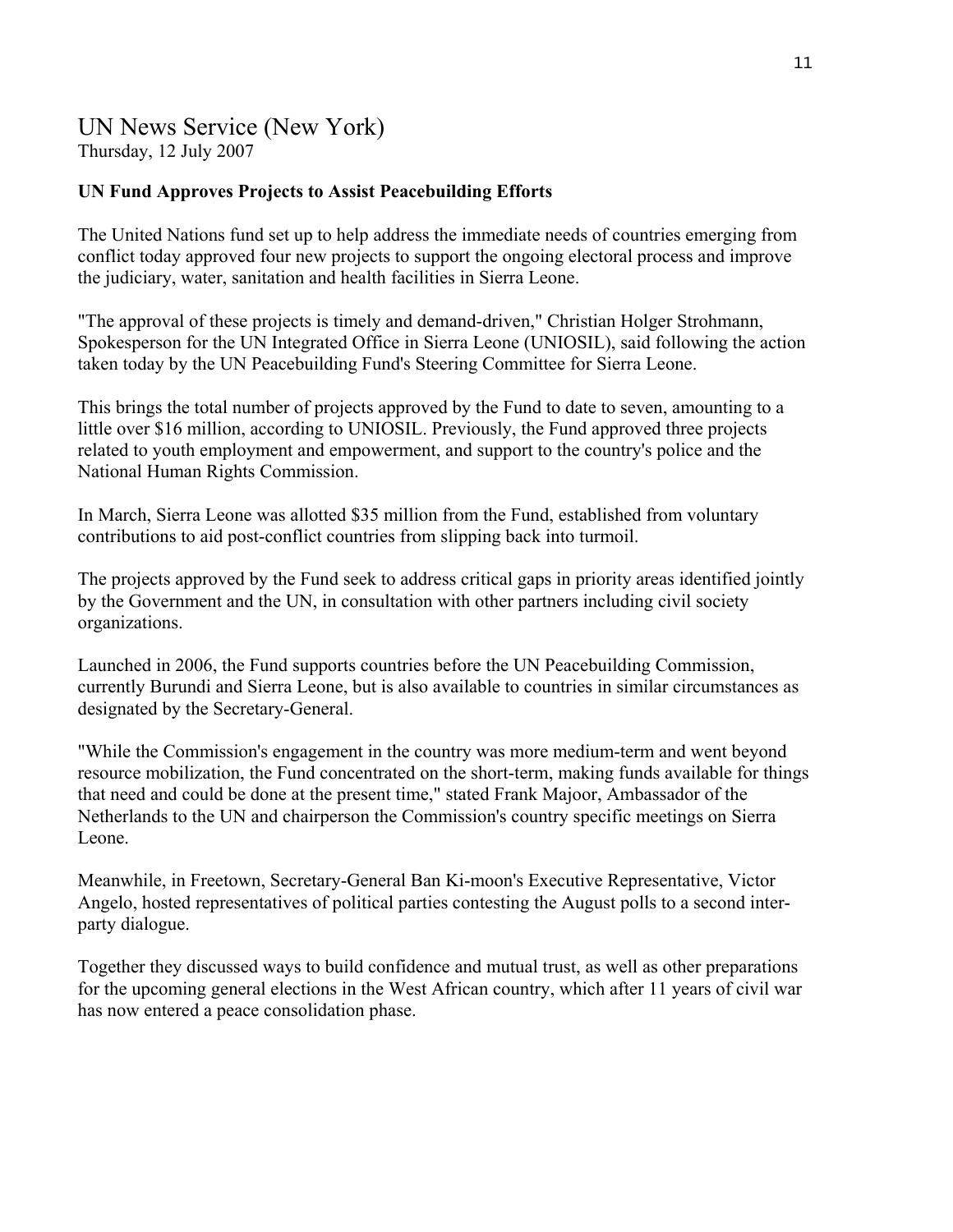

United Nations Mission in Liberia (UNMIL)

# **UNMIL Public Information Office Media Summary 12 July 2007**

*[The media summaries and press clips do not necessarily represent the views of UNMIL.]*

# **International Clips on Liberia**

## **THE IRISH TIMES** 07/12/2007 01:34:17 **Liberia prosecutor sure they'll get their man**

NETHERLANDS: The chief prosecutor in a trial linking former Liberian president Charles Taylor to atrocities committed during Sierra Leone's civil war is hopeful the landmark tribunal will stay on schedule despite a number of delays since it opened last month, writes Foreign Affairs Correspondent Mary Fitzgerald. "I think we're all set now with the idea that deadlines will have to be observed with only a little leeway," Stephen Rapp, a former US attorney in Iowa, told The Irish Times .

# **VOA** *12 July 2007* **US Professors and Students Laid Groundwork for Charles Taylor Trial**

By Joe De Capua, Washington

The trial of former Liberian leader Charles Taylor is expected to resume next month. Taylor is accused of war crimes and crimes against humanity stemming from the long civil war in Liberia's neighbor, Sierra Leone. However, if it weren't for a legal opinion written by American professors and students, the trial might have never taken place. Case Western Reserve University in the mid-western city of Cleveland is home to the Cox Center War Crimes Research Office. It provides legal advice and opinions, not just to the Special Court for Sierra Leone, which is trying Charles Taylor, but also to five other international tribunals. These are the new Cambodia Tribunal, the International Criminal Court, the Rwanda and Yugoslavia tribunals and the Iraqi High Tribunal.

#### **International Clips on West Africa BBC** Last Updated: Thursday, 12 July 2007, 09:36 GMT 10:36 UK **Probe call over Ivorian PM Attack**

**By James Copnall**, Abidjan

The Ivorian authorities are to ask the UN to probe an assassination attempt against Prime Minister Guillaume Soro. Four people died when rockets were fired at a plane carrying Mr Soro after it landed last month in Bouake, the headquarters of his former rebel group. Mr Soro, who was unhurt, was named prime minister in April under a deal to end Ivory Coast's four-year division. There is intense speculation about who was responsible for the attack and how it will affect the peace process. Some blame dissident rebels, angry that their leader has joined hands with President Laurent Gbagbo. Others allege the president's camp was behind the attack.

# **Country Improving in Governance, Political Stability Still a Challenge - WB**

Addis Ababa, Jul 12, 2007 (Daily Monitor/All Africa Global Media via COMTEX) -- Governance has improved in Ethiopia as in a number of African countries, according to a report released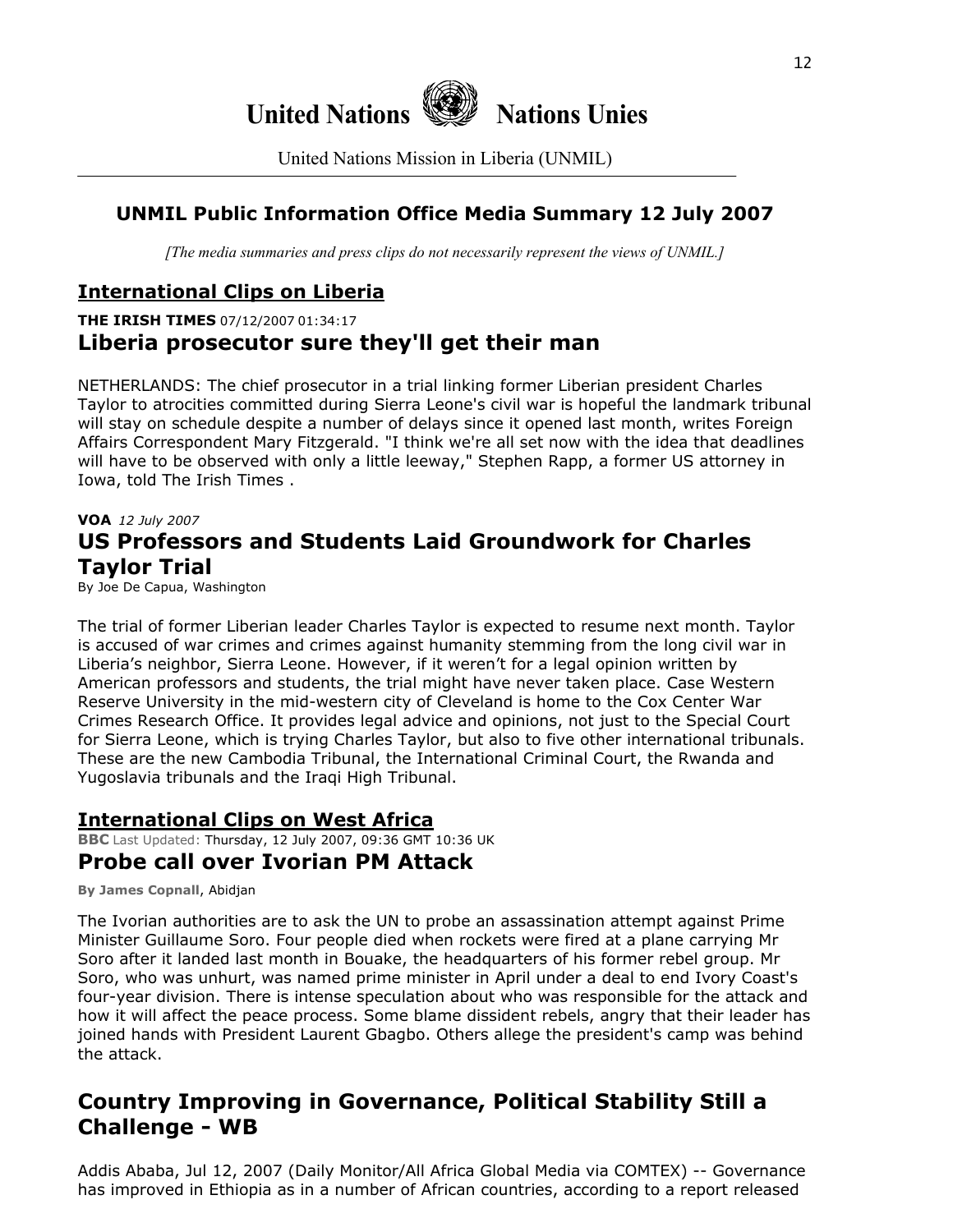by the World Bank, Tuesday. The report, "Governance Matters, 2007: Worldwide Governance and Indicators, 1996-2006", found that Ethiopia had made strides toward cutting corruption and improving governance, but political stability and voice and accountability remain to be tremendous challenges.

# **EU to send observers to Sierra Leone elections**

BRUSSELS, Jul 11, 2007 (Xinhua via COMTEX) -- The European Union will send observers to monitor the presidential and parliamentary elections in Sierra Leone due on Aug. 11 this year, the European Commission (EC) announced Wednesday. In a statement, the EC said the EU will deploy an EU Election Observation Mission (EOM) for the polls in the West African nation. The EOM includes a core team of seven officers, 28 long-term observers (LTOs), who will be deployed during this month to assess the campaign period and pre-election preparations around the country, and 42 short-term observers (STOs), to be deployed over the election-day period to observe voting, counting and the tabulation of results.

#### **AP** 07/12/2007 11:26:03

# **EU tightens controls on waste shipments**

BRUSSELS, Belgium - The European Union tightened controls on shipments of waste Thursday aiming to prevent the dumping of toxic products blamed for causing health and environmental problems in Africa and Asia.

## **Local Media – Newspaper**

#### **World Bank Gives Liberia High Marks for Ensuring Rule of Law**

(*New Democrat*)

- The World Bank in a recent report rated Liberia amongst countries ensuring the supremacy of the rule of law among a few African countries.
- The report said since the 2005 elections, no journalist, politician or human rights activist has been arrested, something which it interpreted as a clear departure from the recent past when harassment of journalists, summary executions and disappearances were common. This is the first time in decades that Liberia has received such rating.

#### **President Sirleaf Makes Changes at Information Ministry**

(*Heritage, The Analyst, New Vision, and the National Chronicle and Daily Observer)* 

• President Ellen Johnson Sirleaf has made a number of appointments affecting the Ministry of Information. The appointments, according to a release, are subject to confirmation by the Liberian Senate. The changes followed the President's long awaited plan to reshuffle elements within her Government.

#### **Run-Off Imminent in Grand Bassa County By-election**

*(The National Chronicle, Daily Observer, The Analyst, Heritage, The Inquirer and The News)* 

• Preliminary results from the District Number Three by-election in Grand Bassa suggest an imminent runoff between candidates of the Unity Party and the Liberty Party. The election was well organized and conducted peacefully, despite the poor turn out. *The News* quoted election workers in Grand Bassa County as claiming that Unity Party candidate, Abel Moses Nyounbol, was disqualified for using a fake voter registration card.

#### **Ex-Militia General on the Run for Rape**

(The Monitor)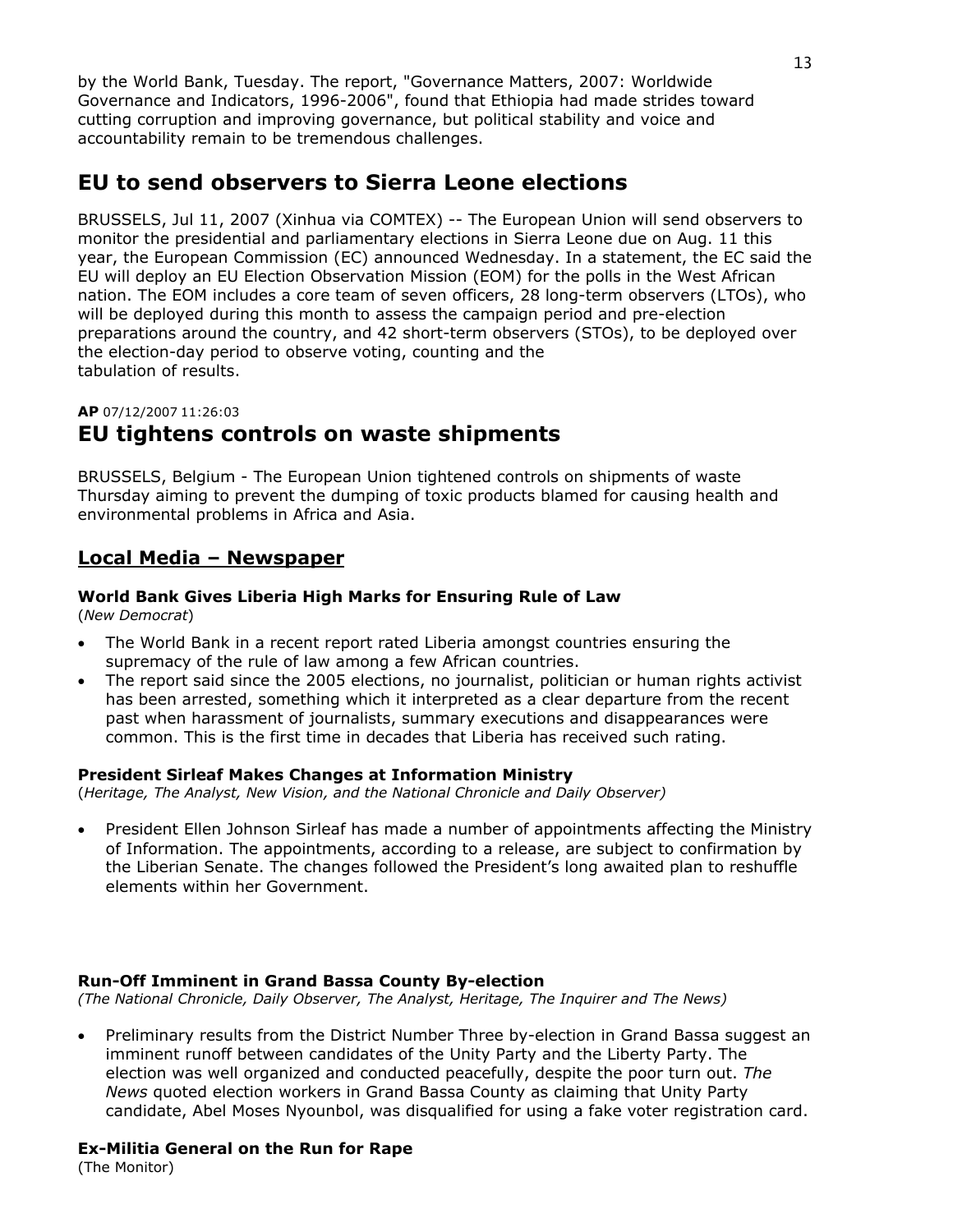• Local authorities in Nimba County and protection agencies are in pursuit of an exmilitia general, Youhn Gblorgbay, who reportedly raped a 13-year-old girl in the border town of Nyor Display. The accused committed the act since May this year and has escaped arrest on at least three occasions.

#### **UNHCR Says Liberian Refugees Might Be Repatriated**

(The News and Daily Observer)

• Despite the expiration of the June 30, 2007 deadline for the repatriation of Liberian refugees from the sub-region, UNHCR-Liberia Resident Representative says the Commission would still repatriate Liberian refugees who will express willingness to return home. Ms. Renata Dubini said approximately 70,000 Liberian refugees are still residing in neighbouring countries.

**Local Media – Radio Veritas** *(News monitored yesterday at 6:45 pm)* 

#### **President Appoints New Officials at Information Ministry**

*(Also reported on ELBS and Star Radio)*

#### **Elections Commission Declares Preliminary Result for Bassa By-Election**

*(Also reported on ELBS and Star Radio)*

#### **Police Inspector-General Denies Being Slapped during Bloody Riot**

• The Liberia National Police (LNP) Inspector-General Beatrice Munnah Sieh on Wednesday told reporters that she was never slapped by an Officer of the Liberia Sea Port Police during a bloody riot at the Freeport of Monrovia on Monday. Inspector-General Sieh also denied media reports that she discharged firearm during the episode, but said that she was held hostage by some officers of the Sea Port Police when she called in LNP officers for rescue.

*(Also reported on ELBS and Star Radio)*

#### **Seminar for Journalists and Public Officials Opens Today**

• In its release yesterday, the Press Union of Liberia announced that a three-day seminar for journalists, government officials, civil society organizations and security agencies opened in Monrovia today. The seminar is being held under the theme: "Media Relations and Democracy Building in Liberia".

*(Also reported on ELBS and Star Radio)*

#### **Health Minister Calls for Shared Responsibility in the Family**

- Health and Social Welfare Minister Walter Gwenigale challenged men to share responsibilities with their wives to develop a wholesome society free of immorality.
- Speaking at a programme to mark World Population Day yesterday, Dr. Gwenigale stated that the time had come for men to recognize that their role should extend beyond just providing for their homes and should partner with their wives in protecting under-aged girls from rape, early pregnancy and early marriage. *(Also reported on ELBS and Star Radio)*

#### **Government Releases Itinerary for National Day Celebration**

- According to Foreign Minister George Wallace, this year's celebration of the 160<sup>th</sup> Independence of Liberia under the theme "Liberia at 160 – Reclaiming The Future", will feature the Executive Director of the Youth Action International Kimmie Weeks as the National Orator while the special guest will be the President of Benin Yahya Bonnie and his wife Chanta Bonnie.
- Minister Wallace added that China will turn over the Samuel Kanyon Sports Complex which it renovated, to the Liberian Government on Saturday 21, July while that President Ellen Johnson Sirleaf would confer honors upon distinguished personalities and launched Arcelor/Mittal Steel Brand and Logo signaling the merger of two of the world's largest steel companies.